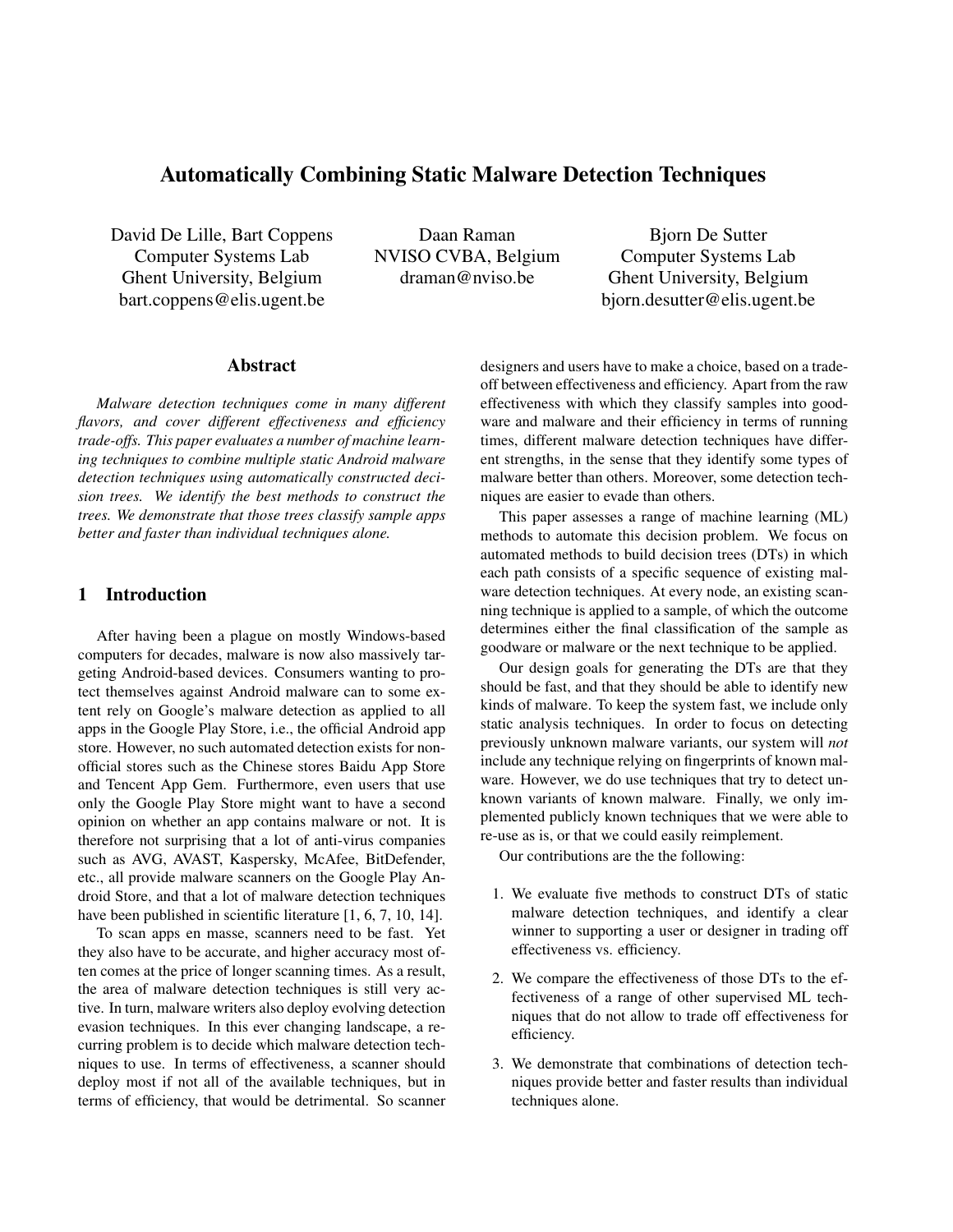- 4. We demonstrate that trivial heuristics that lack the required accuracy to be used as stand-alone scanners, are in fact very useful when combined with existing techniques to minimize the average scanning time.
- 5. We propose adaptations to some existing techniques to make them suitable for inclusion in DTs.

Section 2 describes background about DTs and ML. Next, Section 3 describes our experimental set-up, including the used data sets and detection algorithms. Section 4 then presents results, and Section 5 draws conclusions.

### 2 Decision Trees and Machine Learning

We want to combine existing malware detection techniques. Our ultimate goal is to have better classification than what is achievable by the individual techniques, at a lower cost than applying all techniques together. Specifically, we want to use ML techniques to generate an optimized decision process that selects and applies a subset of the existing techniques in an order that optimizes both the efficiency, i.e, the computation time, and the effectiveness, i.e., the classification result, of the detection when applied to new samples.

For the classification decision process, we will use DTs, in which each leaf node corresponds to a final label with which a tested sample is labeled. In this paper, the samples are apps, and the labels are "malware" and "goodware".

The internal (non-leaf) nodes of DTs model a flow-chart process, in which each node corresponds to an attribute being evaluated and each branch represents the outcome of an evaluation. The paths from the root to the leafs represent the decision process, which in this case corresponds to the set of classification rules. In the context of this paper, the sample attributes evaluated in the internal nodes are the samples' classification into goodware or malware by the existing, individual malware detection techniques. Each sample evaluation in an internal node has an associated cost: the computation time required by the malware detection technique to analyze the app. Both the efficiency and the effectiveness of a DT hence depend on its internal structure, i.e., on how the existing techniques are combined.

To generate an optimal DT structure with which we can classify new samples efficiently and effectively, we evaluated multiple ML approaches based on supervised learning. These approaches start from a so-called training set of samples that are already labeled and of which all attributes are already computed. In other words, in our context they will start from a set of apps labeled as goodware or malware, and to which all the existing techniques have been applied during the so-called data collection phase of the approach.

In the training phase, the DT is then constructed based on the collected data. Initially, one attribute is chosen for the whole training data set, using some metric. The training set is then partitioned into subsets based on the value of this attribute. On each subset, the same partitioning algorithm is then applied recursively, obviously considering other attributes for each sub step.

The algorithm stops when all the samples in a subset belong to the same class, in which case the subset as a whole can be labeled accordingly. Alternatively, the iterative partitioning into subsets stops when all the samples in a set have identical values for all attributes. In that case, the set of considered attributes has proven to be inconclusive. Such a final subset is then assigned the class label that occurs most often among the samples in the subset. This serves the goal of minimizing the number of incorrect classifications following from the inconclusiveness.

The approaches proposed in literature and evaluated in our research differ in the metric they use for choosing an attribute for each partitioning step. For example, the most popular DT algorithm is called ID3 [15]. The selected attribute for each partition is chosen to be the attribute that contributes the most information about the class when it is examined. It does so by calculating the *information gain* for each attribute, which is based on the concept of entropy:

Frequency of class y in data set 
$$
T : p(y) = \frac{|(T|y)|}{|T|}
$$

Entropy of data set  $T : H(T) = -\sum$ y∈Y  $p(y) \cdot log_2(p(y))$ 

Subset after choosing attribute  $A: T = [$ 

Information Gain: 
$$
IG(A, T) = H(T) - \sum_{s \in S} H(s) \cdot \frac{|s|}{|T|}
$$

s∈S s

Other metrics for generating DTs sometimes include a cost for using an attribute. With this cost, we can make a trade-off between the information gain and the cost of evaluating an attribute. The alternative proposals from literature as listed below differ in how they combine information gain and cost into a metric for choosing the best attribute:

ID3 [15]: *information gain*

EG2 [13]:  $\left(2^{(information gain)} - 1\right) / (attribute cost + 1)^{\omega}$ 

CS-ID3 [17]: (*information gain*) 2 /*attribute cost*

IDX [12]: *information gain*/*attribute cost*

CSGain [5]:  $(N_a/N) \cdot$  *information gain*  $-\omega \cdot$  *attribute cost* 

The parameter  $\omega$ , used for EG2 and CSGain, can be adjusted by the user to indicate the relative importance of information gain and cost.  $N$  is the amount of samples in the entire training set and  $N_a$  is the amount of samples in the current data set for which an attribute has to be selected.

Moreover, to avoid that the learning approach overfits the DT onto the training set, we imposed two additional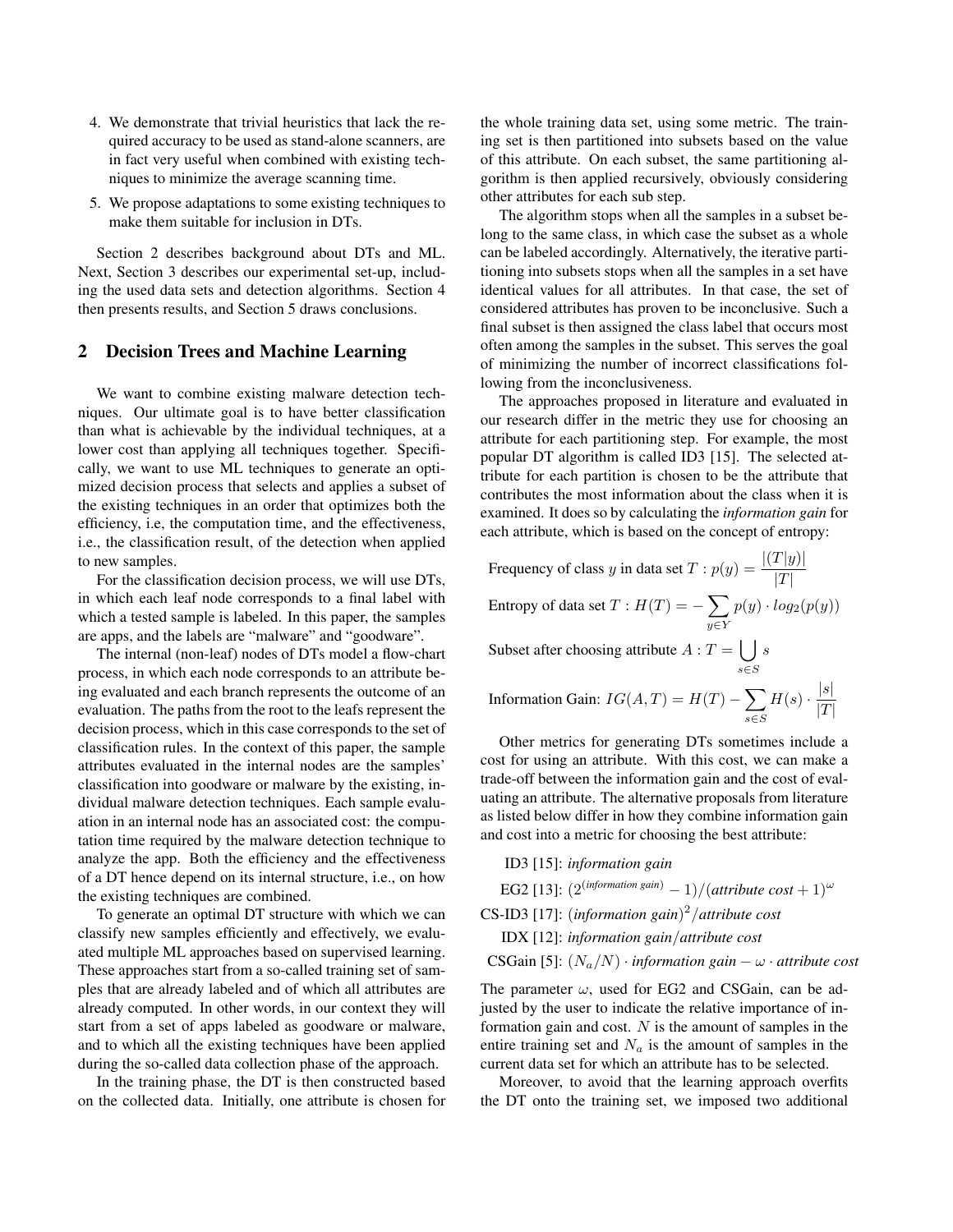conditions before a data set is partitioned: first of all, the number of samples in the data set has to be high enough, and secondly, a dataset can not be partitioned if the information gain of the chosen attribute is too small. DTs are only one form of classification techniques that can be trained using supervised learning methods. We also evaluated some other techniques. In particular, these are  $k$ nearest neighbor (NN) [4], naive Bayesian networks [9], neural networks [16], support vector machines [3] and linear discriminant analysis [11], all of which are readily available in the ML software package RapidMiner Studio v6.

These additional techniques do not consider cost metrics. This is the case because for classifying a new sample app as malware or goodware once the training has been finalized, these techniques first require the deployment of *all* of the individual detection techniques on the app, whereas the DT approach will only have to apply the techniques on the path followed during the classification process.

### 3 Experimental Setup

This section discusses the data collection and the malware detection techniques that the ML algorithms will use as input. Seven techniques are taken from literature, and we designed three basic additional techniques. Both our adaptations to the existing techniques, and our additional heuristics are discussed, as is our experimental methodology.

#### 3.1 Data Set

The training data set for this study consists of 1858 Android goodware apps and 1598 Android malware apps. The goodware samples were collected from the top 60 apps in each of the 34 categories of the Google Play store using a service called APK Downloader. We collected the malware samples from two different sources: from the Android Malware Genome Project [19], and from the Contagio Mobile blog. We excluded 39 samples from our original data set for two reasons. First, we excluded some samples because they could not be handled by all the detection tools we received from their authors. Secondly, we excluded some supposed malware samples because the VirusTotal online malware scanner did not classify them as malware.

For validation purposes, it is important to establish a correct ground truth, i.e., the correct label is assigned to each sample app. This is not a problem for the malware samples, because these apps have already been confirmed to contain malicious code by malware analysts. In theory it is possible, however, for our goodware apps to also contain malware. In practice, this is highly unlikely for two reasons. First, as these apps were in the top-60 of a certain app category, they have been downloaded and tested by a lot of people. Secondly, the Google Play store makes use of the Google Bouncer service that scans all apps for malware and applies dynamic malware detection techniques.

### 3.2 Existing Detection Techniques

For our research, we selected existing techniques of which we could receive implementations from their authors or about which enough documentation was available to reimplement the technique confidently. Furthermore, we considered the orthogonality of the approaches with respect to the types of features they use for their classification.

Adagio Adagio uses a predictive model based on Support Vector Machines [10]. To build the training data, Adagio first constructs the call graph (CG) of each app. Every node in the CG represents a procedure and gets assigned a hash value that describes the properties of the procedure's neighbors in the CG. Then the number of times each hash value is present in the graph is counted. These values are transformed into a vector that characterizes the app.

The vectors of the training set are used to create a predictive model to classify new apps. Gascon et al. report a precision of 89% and a false positive rate of 10% for this technique as applied on 135792 goodware samples and 12158 malware samples [10]. We obtained the Python implementation of this technique from them.

API-1NN Based on DroidAPIMiner by Aafer et al., API-1NN is a nearest neighbor approach that classifies apps based on the API calls detected in them [1]. For training, the signatures of called methods in the Android API are extracted from the apps. The original DroidAPIMiner numbers all those API calls. A bit vector then represents which API calls are present in a sample. After training, a similar bit vector is computed on a new app to classify, and the nearest neighbor approach is applied to this bit vector.

We did not obtain the original implementation by the original authors, and hence had to re-implement it. Moreover, since one of our requirements is that the creation of DTs can be redone in an evolving landscape of malware techniques and anti-malware techniques, we cannot assume the existence of one fixed mapping of API calls to numbers. Therefore we adapted the method as follows: Each API call is then hashed and the remainder of this hash value mod  $N$ , with a given integer  $N$ , is computed. A bit vector of size N is then constructed, in which each bit in position  $n$ , with  $0 \le n \le N$ , indicates whether or not an API that was hashed into the value  $n$  was present in the app.

For our own implementation, we experimentally determined the appropriate value for  $N$  to be 1500. Whereas the original authors reported a precision of 99% for their technique, our re-implementation was only able to achieve 95.5%. This might be due to the different training set, or because of undocumented details of the original implementation that we could not re-implement.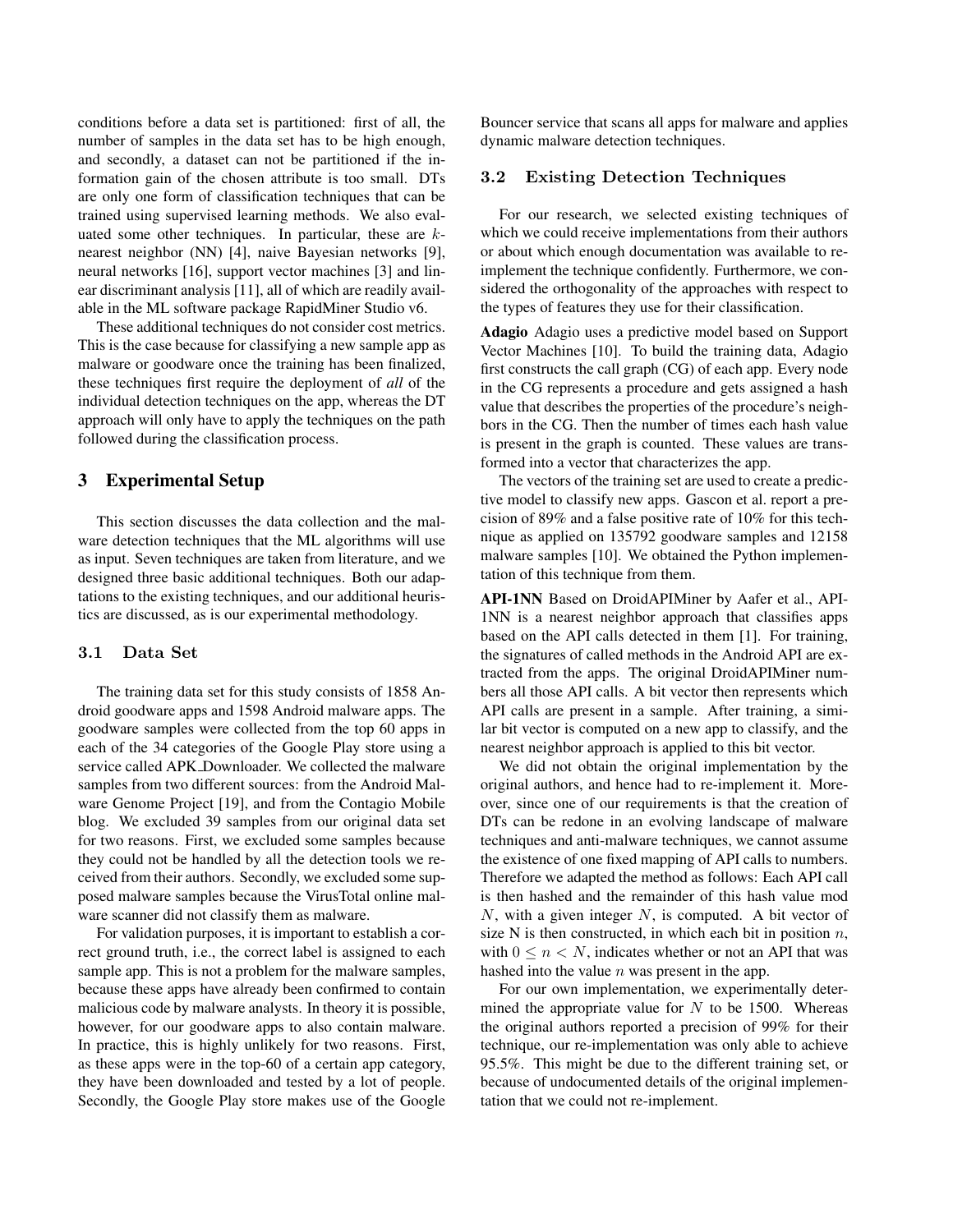Risk Scoring Schemes Peng et al. described four related techniques that try to quantify the *risk* of Android apps [14]. Rather than presenting the user with a set of permissions requested by an app, they propose a single risk score, that indicates to users the risk involved in installing and using the app. They use probabilistic generative models based on naive Bayes classifiers. As attributes, they consider the category of an app, and the permissions the app requests in its so-called manifest, the idea being that permissions requested by one app, but not typically requested in its category, makes an app suspicious. In order of increasing complexity, the proposed variations proposed by Peng et al. are:

- 1. Basic Naive Bayes (BNB) only considers permissions.
- 2. Naive Bayes with Informative Priors (PNB) in addition builds on the a priori knowledge that some permissions are more dangerous than others.
- 3. Mixture Naive Bayes with Categories (MNBC) considers the category of an app, besides its permissions;
- 4. Hierarchical Mixture of Naive Bayes (HMNB) considers a uniform partitioning of categories into subclasses.

All four variations performed more or less equally well, with HMNB performing slightly better. We obtained a C++ implementation from the original authors, who reported that the MNBC implementation was problematic. We thus did not use that variation in our experiments.

It is important to note that unlike the previous techniques, these risk scoring schemes do not assign class labels (goodware or malware). Instead, the produced risk scores are numbers that indicate how dangerous the app might be. These scores are converted to the desired binary class output using a threshold. The optimal threshold was determined by first calculating the risk scores of the training samples and finding the threshold that best classified these samples.

DroidLegacy DroidLegacy is a technique introduced by Deshotels et al. It is designed to detect repackaged malware [6]. This is a type of malware that is created by taking a goodware app and adding malicious code to it. When two apps contain very similar malicious code, they are said to belong to the same malware family.

This technique groups the classes of an app into modules that are characterized by their API calls. By comparing training samples of the same malware family, the recurring malicious module can be identified and this will act as a signature for the malware family. Then, every test sample is compared to every signature and a value between 0 and 1 indicates how well the sample fits the signature. The score is then converted to a class prediction using a threshold, similar to the Risk Scoring schemes.

The original authors gave us access to their source code, which required little adaptations for our experimental setup. However, we did discover that in our training set, a lot of false positive results were reported, due to some used signatures being too generic, and hence spanning significantly more than a single malware family. To improve the performance of this technique, we manually searched for the signatures causing the false positives, and excluded them.

Kirin Kirin is one of the oldest techniques for detecting Android malware [7]. Its goal is to inform a user when certain dangerous combinations of permissions are requested by an app. Kirin has seven combinations of permissions that are not allowed. If one of these seven rules is triggered, the sample is considered to be malicious.

While the original code of Kirin is available, we reimplemented it: the original code is designed to prompt a user of an Android device on installing an app, whereas we want our detection techniques to run on a non-Android server.

# 3.3 Additional Detection Heuristics

In addition to reusing the aforementioned existing techniques, we developed three new heuristics. These new heuristics primarily focus on efficient ways to identify highly likely goodware and highly likely malware, albeit at the cost of many false negatives. As we only intent to combine the heuristics with other techniques, their high false rates are not necessarily problematic.

Permissions Decision Tree Our first heuristic uses a DT to classify goodware and malware based on the permissions requested by an app. In addition to this extremely simple classification, we created an additional *Permissions-DT-Enhanced* technique, that in addition to the app's permissions also takes into account the invocation or incorporation of encryption APIs, dynamic loading, reflection, and native code. We generate the DT based on the training data.

Contains APK In addition to the above permission DTs, we include a simple check for whether or not the Android application package (APK), contains another APK file itself. We did so because there are certain malware apps that don't appear to be dangerous at all, but that do have an APK file embedded in them that contains the malicious code. By itself, this technique has a very low accuracy (only 64.92%), but it has a very strong positive predictive value (95.48%), which is higher than that of all the existing techniques, and it has an extremely low cost. That is why we added it to our suite of possible detection "techniques".

Has Permissions Our final heuristic checks whether an app happens to request no permissions at all. As soon as an app requests a permission, the predicted class will be malware. This provides an extremely fast way to conclude that an app probably is goodware. After all, an app with no permissions is extremely limited in what it can abuse.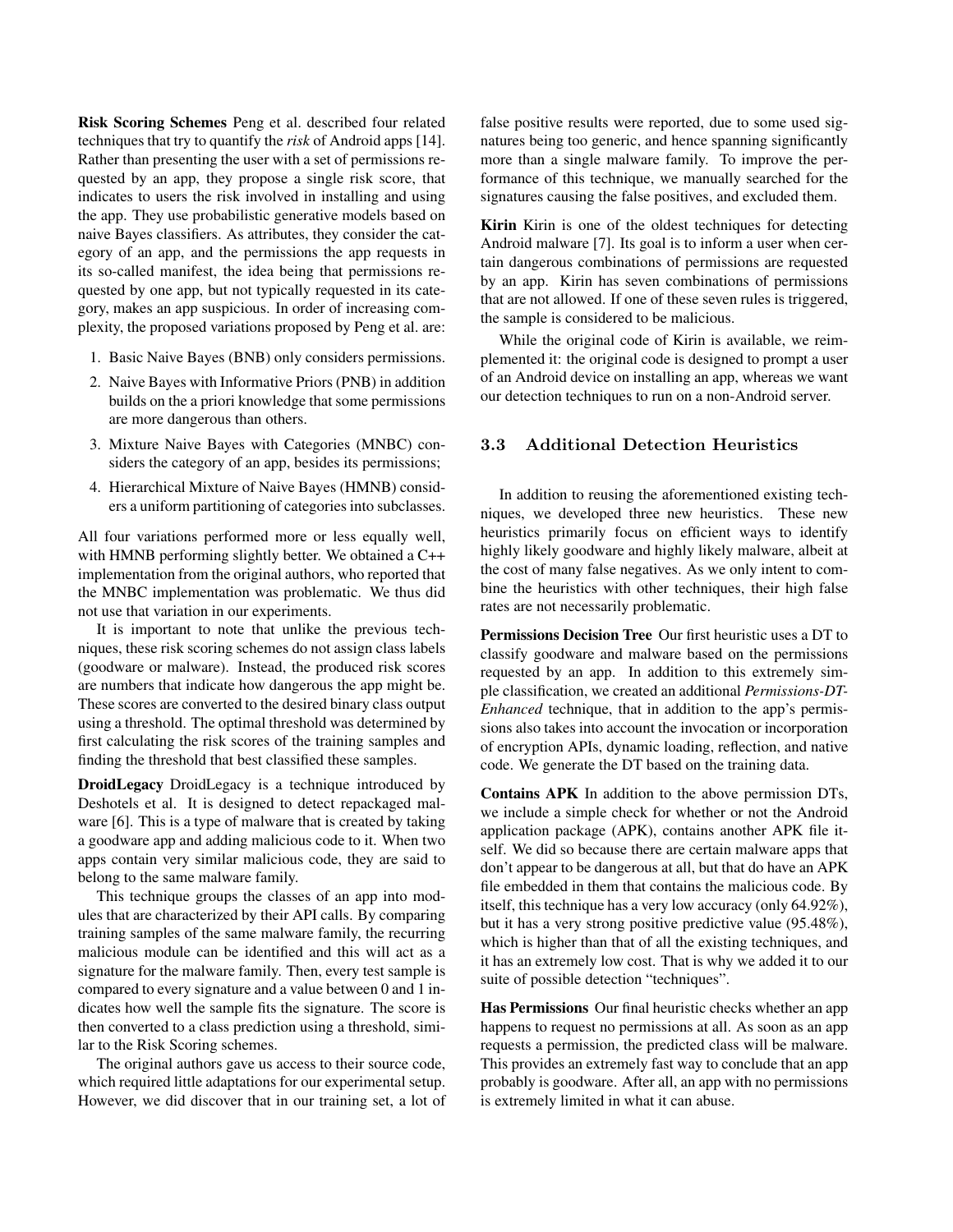### 3.4 Methodology

By means of  $k$ -fold cross-validation, we can prevent the ML algorithms from over-fitting the malware samples in the data set, while at the same time still making use of *all* the malware samples in the data set to train and evaluate our framework [2]. With this technique, the data set is randomly partitioned in  $k$  sets. In each of  $k$  experiments, one of these sets is used as a validation set, while the other  $k-1$ sets are used as training inputs for the ML algorithms. In other words, we repeat the experiments of constructing a DT  $k$  times, and evaluate each DT on a validation data set of which no samples were used for the DT's construction. We chose to use 10-fold, and report the average cost and accuracy of the 10 evaluations.

Some of the individual detection techniques first also need to be trained by means of data sets. To train those techniques on each of the training sets for the global 10-fold cross-validation, we used 3-fold cross-validation.

We already mentioned in Section 2 that there are two parameters to consider for generating a DT: the minimal number of samples in a data set before that set can be split, and the minimal information gain for an attribute of a data set before that data set can be split. In addition, some DT algorithms have an additional parameter  $\omega$ . This parametrization allows us to generate many different DTs using each of the evaluated ML algorithm, with each DT being characterized by its efficiency (i.e., cost) in terms of average execution time, and by its effectiveness in term of achieved classification accuracy. As each of the evaluated algorithms are fast enough to generate thousands of DTs per minute (given our data set sizes), we performed a parameter sweep, and report the cost/accuracy Pareto front.

All our measurements were executed on an 32-bit Intel Core 2 Duo system clocked at 2GHz, with 6GiB of RAM. To speed up our ML experiments, we evaluated all techniques once on each app, recording the results and execution time of the analysis. The average execution time of the technique is used as the cost for generating the DTs. The execution time of a generated DT is then the average time required to analyze an app from the validation set.

We evaluate and rank the different algorithms based on standard metrics for evaluating binary classifications [8, 18]. These metrics assess how well the labels assigned to the samples by a DT match the ground truth. A sample that is correctly identified as malware is a True Positive  $(TP)$ , a sample that is correctly identified as goodware is a True Negative  $(TN)$ . A malware sample that is misidentified as goodware is a False Negative  $(FN)$ , whereas goodware that is mis-identified as malware is a False Positive (FP). The *sensitivity* is defined as  $TP/(TP + FN)$ , and is a measure for how well the classification correctly identifies malware. The *specificity* is  $TN/(TN + FP)$ , and

| Technique                 | Cost  | Acc.  | Sens. | Spec. |
|---------------------------|-------|-------|-------|-------|
| Adagio                    | 13.4s | 94.8% | 97.5% | 92.4% |
| $API-1NN$                 | 6.7s  | 95.4% | 96.4% | 94.5% |
| Risk Scoring: BNB         | 0.35s | 77.5% | 77.1% | 77.8% |
| Risk Scoring: PNB         | 0.35s | 77.2% | 79.9% | 77.5% |
| <b>Risk Scoring: HMNB</b> | 0.35s | 79.3% | 78.4% | 80.1% |
| <b>Contains APK</b>       | 0.44s | 64.6% | 24.6% | 98.9% |
| DroidLegacy               | 137s  | 75.7% | 71.8% | 79.1% |
| Kirin                     | 0.35s | 68.8% | 47.6% | 87.5% |
| Has Permissions           | 0.35s | 47.2% | 99.3% | 2.4%  |
| Perm.-DT                  | 0.53s | 93.1% | 91.3% | 94.7% |
| Perm.-DT-Enhanc.          | 8.2s  | 94.1% | 94.1% | 94.2% |

### **Table 1. Results of the individual techniques**

is a measure for how well the classification correctly identifies goodware. Finally, these measures can be combined into a single measure called the *accuracy*, which is defined as  $(TP + TN)/(TP + FN + TN + FP)$ .

# 4 Results

We start by investigating the results of the individual detection techniques. Table 1 shows the aggregated results. The first thing to note is the vast range of execution time per technique: the fastest techniques take less only about 1/3 of second. These are the techniques that essentially only open the APK file to inspect the permissions, such as the *Kirin* and *Has Permissions* techniques. At the opposite end are the techniques that require extraction of significantly more information from the APK, such as the used API calls in the case of *API-1NN*, and information about the call graphs in the case of *Adagio*.

Furthermore, note that the slow techniques do not necessarily perform better than the faster techniques on our data set. For example, while DroidLegacy is the slowest technique, it has a lower accuracy than many of the techniques that take less than a second to execute. However, in this class of techniques that on average take less than a second to execute, there is still significant variation in the accuracy. For example, the simple *Has Permissions* check performs significantly worse than *Kirin*, even though both techniques are equally fast. However, note that the *Has Permissions* check is especially good at correctly identifying goodware, as can be seen from its sensitivity of over 99%.

Next, we investigated combining these individual techniques by using DTs. Figure 1 shows the Pareto fronts of the different DT construction algorithms. Please note that per parameter setting, 10 DTs are generated for the 10 crossvalidation experiments. Points on the Pareto fronts represent average costs and accuracies over those 10 DTs. Given the high accuracy of fast techniques such as *Permissions*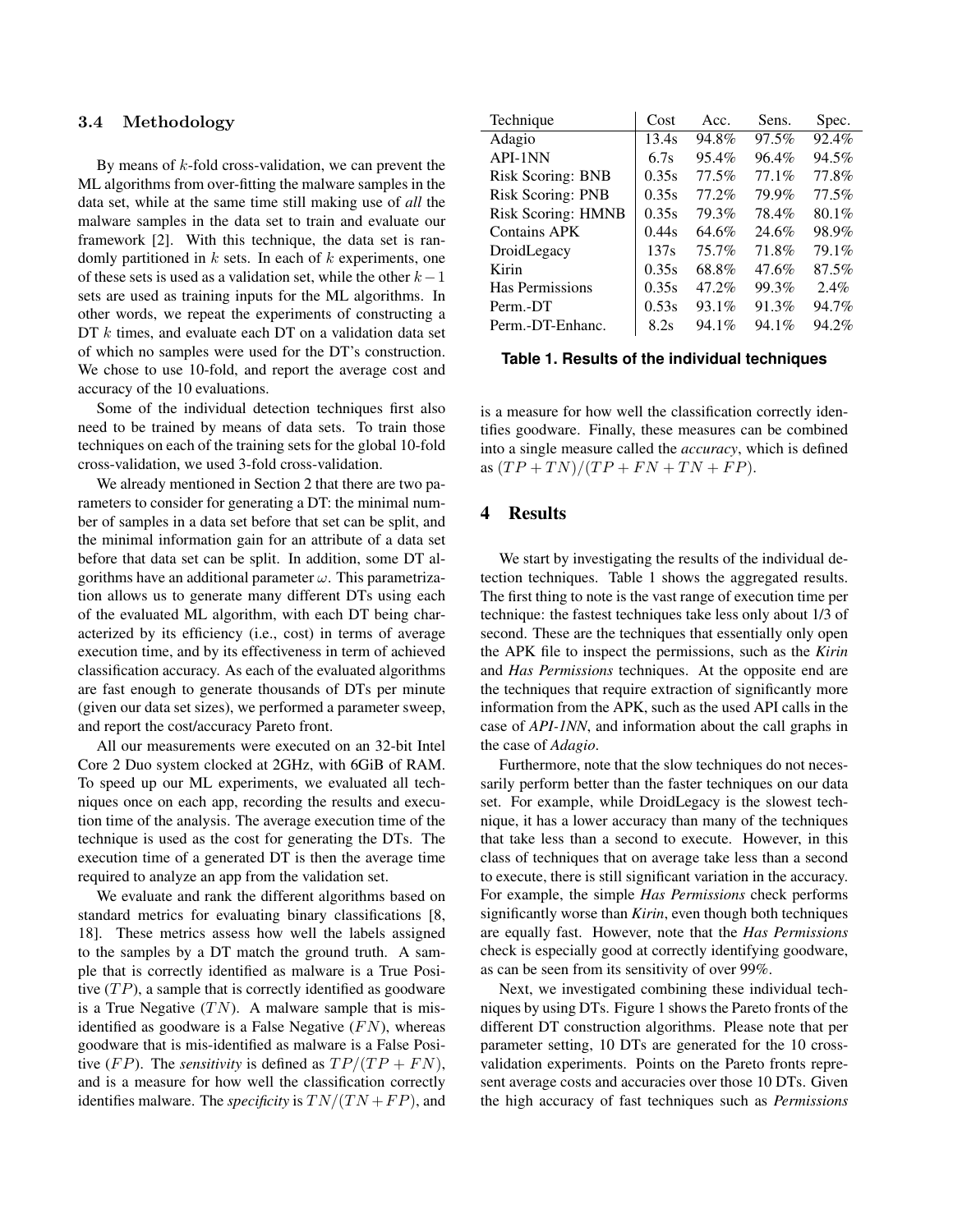

**Figure 1. Pareto fronts of cost vs. accuracy of DTs generated with different strategies.**



**Figure 2. DT with an accuracy of 97.0% and an average execution time of 16.1s.**

*DT*, the graph only show results for DTs that deliver an average accuracy of more than 93%.

Irrespective of the trade-off that one wants to make between cost and accuracy, the EG2 strategy consistently delivers the best DTs. Only when the fastest DTs are considered, at the cost of significantly lower accuracy, do the DTs generated using the IDX algorithm come close to the performance of EG2-generated DTs. This consistent result of EG2 is somewhat surprising, as in other domains such as

forensics classification, more recent algorithms parametrizable with the same  $\omega$  performed much better.

Another interesting result is that the choice of algorithm significantly influences the average analysis time. For example, DTs built with EG2 can achieve an accuracy of at least 97% with an average analysis time of less than 20 seconds, whereas using the CSGain algorithm results in DTs that on average require more than 50 seconds to get the same accuracy. So EG2 not only consistently delivers better DTs, it delivers much better ones.

Whereas the best performance of the individual techniques is 95.3%, using DTs we can achieve a performance of 97.6%, with an execution time of only 61 seconds. In practice, however, we would choose the DTs generated with EG2 that achieve slightly less than 97.5%, but have an execution time of less than 30 seconds, which still have a significantly higher accuracy than the individual techniques.

The simplest DTs correspond to running a single detection technique and presenting that result to the user. For instance, the DT with an accuracy of 93.1% corresponds to a single check of the *Permissions DT* analysis. More interesting behavior shows up once the DTs combine different analysis techniques. Figure 2 shows one of the DTs generated using the EG2 algorithm that correspond to the Paretooptimal point with an accuracy of of 97.0% and an average execution time of 16.1 seconds. This point is labeled in the Pareto curves of Figure 1. Because we use 10-fold crossvalidation, this is only one out of 10 generated DTs for that Pareto point. In each leaf node of the DT, the label given to a simple is depicted, as well as the *confidence* that the label is correct. This confidence equals the number of all training samples that were labeled correctly by the leaf node, divided by the total number of samples labeled by it.

We see that a single negative check of the *API-1NN* technique is sufficient to classify a sample as malware. However, to improve the accuracy, the DT tries to minimize the impact of *API-1NN*'s false positives by running more analyses when *API-1NN* suggests that the sample is malware.

Note that this automatically generated DT can still be improved (manually) when the user is only interested in the final classification, but not in the confidence of it: Regardless of the result of the *Contains APK* test, the produced label is *Malware*. In other words, even though the test requires some execution time, it has no impact on the classification whatsoever. So we could simply remove it to obtain an even faster DT, with the same accuracy.

This test was included in the DT is because of the lack of lookahead in the greedy EG2 construction algorithms: While *Contains APK* was the best technique to split the data set at some point during the iterative construction of the DT, the chosen parameters prevented the remaining sets from being split further. As both sets contain more malware than goodware, both are labeled as malware.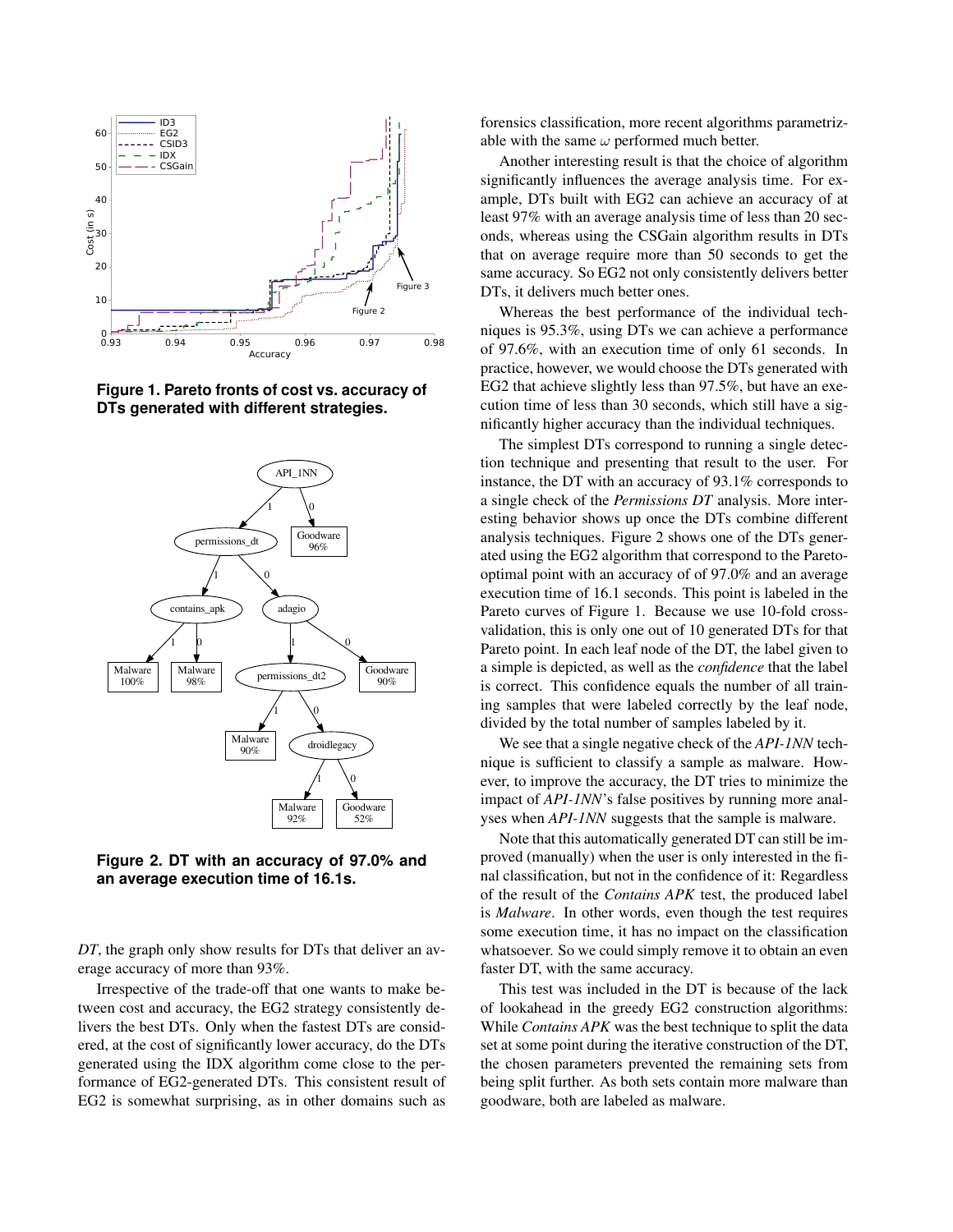| Technique                           | Accuracy |  |
|-------------------------------------|----------|--|
| $1-NN$                              | 96.66%   |  |
| $2-NN$                              | 96.95%   |  |
| $3-NN$                              | 97.24%   |  |
| 4-NN                                | 97.05%   |  |
| $5-NN$                              | 97.28%   |  |
| Naive Bayes                         | 95.85%   |  |
| Neural Network                      | 97.36%   |  |
| <b>Support Vector Machine</b>       | 95.59%   |  |
| <b>Linear Discriminant Analysis</b> | 96.66%   |  |

### **Table 2. Results of the other ML techniques**

To achieve more accurate decisions, more complex DTs need to be generated. Figure 3 shows one of the DTs for an accuracy of 97.4% and an average execution time of 26.5 seconds. Again, this point is labeled in the Pareto curves of Figure 1. The top part of this DT is relatively balanced in the number of techniques that need to be applied for each sample. Only the bottom right stands out with a rather narrow subtree, of which only a single leaf node represents malware. This subtree furthermore includes a decision based on *DroidLegacy*, the slowest individual technique. In this case, the advantages of DTs are obvious: Even though it is by far the slowest malware detection technique, it is still useful in this case because not only can it usefully contribute to an accurate classification, the induced average overhead is relatively small, due to the fact that this subtree contains only 5% of the samples.

Table 2 shows the accuracies obtained with alternative ML techniques. For the parameterizable techniques, we chose the default values as they are set in the RapidMiner ML framework. Do note that, because these algorithms do not take into account the cost and because they require all of the individual detection techniques to be deployed on a sample in order to classify the sample, the average execution time of all of these techniques is the sum of the average times of *all* individual detection techniques, which is about 170 seconds in our setup. Even though the DTs use only a subset of the detection techniques to base their classification on, they clearly outperform the other ML techniques.

Because of our use of only default parameters, it is possible that a different combination of parameters would allow these alternative classification techniques to get a higher accuracy. Even so, the total analysis time per sample would still be more than 6 times higher than that of the DT shown in Figure 3.

### 5 Conclusions

We have demonstrated that DTs provide an excellent strategy to combine different static malware detection techniques into a single framework that is optimized for both a high classification accuracy, while keeping the analysis time low. In particular, we have shown that by using the EG2 algorithm to construct the decision trees, malware can be classified significantly better than could be done using the individual detection techniques, without needing to pay the overhead of executing all detection techniques. Furthermore, we show that these DTs can outperform other machine learning techniques that combine *all* individual malware detection techniques.

# References

- [1] AAFER, Y., DU, W., AND YIN, H. DroidAPIMiner: Mining API-level features for robust malware detection in Android. In *Security and Privacy in Communication Networks*, vol. 127 of *Lecture Notes of the Institute for Computer Sciences, Social Informatics and Telecommunications Engineering*. Springer International Publishing, 2013, pp. 86–103.
- [2] BISHOP, C. M. *Pattern Recognition and Machine Learning*. Springer, 2006.
- [3] CORTES, C., AND VAPNIK, V. Support-vector networks. *Machine learning 20*, 3 (1995), 273–297.
- [4] COVER, T., AND HART, P. Nearest neighbor pattern classification. *IEEE Trans. Inf. Theor. 13*, 1 (Jan. 1967), 21–27.
- [5] DAVIS, J., HA, J., ROSSBACH, C., RAMADAN, H., AND WITCHEL, E. Cost-sensitive decision tree learning for forensic classification. In *Machine Learning: ECML 2006*, vol. 4212 of *Lecture Notes in Computer Science*. Springer Berlin Heidelberg, 2006, pp. 622– 629.
- [6] DESHOTELS, L., NOTANI, V., AND LAKHOTIA, A. Droidlegacy: Automated familial classification of Android malware. In *Proc. of ACM SIGPLAN Program Protection and Reverse Engineering Workshop (PPREW)* (2014), pp. 3:1–3:12.
- [7] ENCK, W., ONGTANG, M., AND MCDANIEL, P. On lightweight mobile phone application certification. In *Proc. 16th ACM Conf. on Computer and Communications Security (CCS)* (2009), pp. 235–245.
- [8] FAWCETT, T. An introduction to ROC analysis. *Pattern Recognition Letters 27*, 8 (June 2006), 861–874.
- [9] FRIEDMAN, N., AND GOLDSZMIDT, M. Building classifiers using bayesian networks. In *Proc. 13th National Conf. on Artificial Intelligence (AAAI)* (1996), pp. 1277–1284.